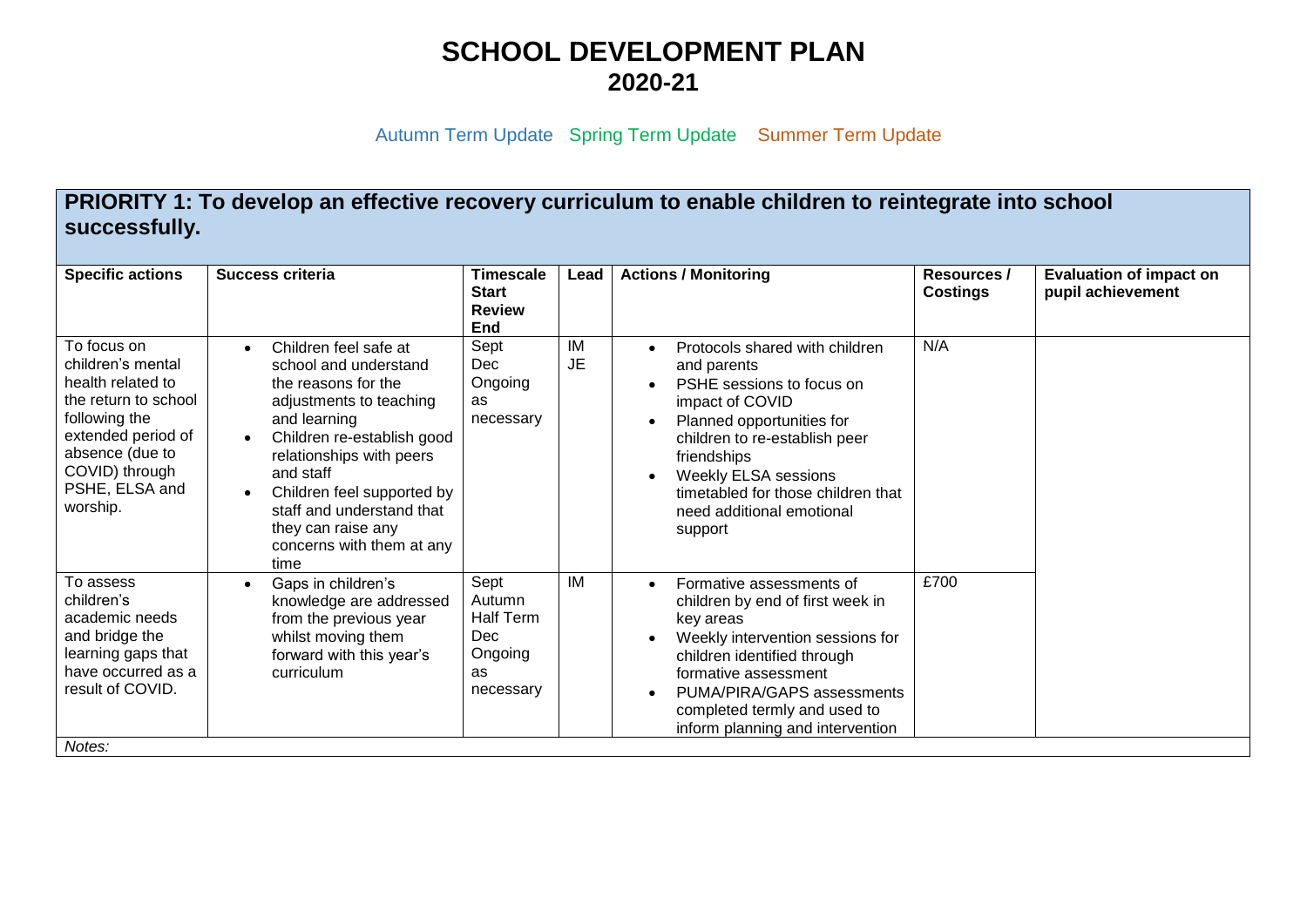| <b>Specific actions</b>                                                                                           | Success criteria                                                                                                                                                                                                                                                      | <b>Timescale</b><br><b>Start</b><br><b>Review</b><br>End | Lead | <b>Actions / Monitoring</b>                                                                                                                                                                                                                                      | Resources /<br><b>Costings</b>                                                                  | <b>Evaluation of impact</b><br>on pupil achievement |
|-------------------------------------------------------------------------------------------------------------------|-----------------------------------------------------------------------------------------------------------------------------------------------------------------------------------------------------------------------------------------------------------------------|----------------------------------------------------------|------|------------------------------------------------------------------------------------------------------------------------------------------------------------------------------------------------------------------------------------------------------------------|-------------------------------------------------------------------------------------------------|-----------------------------------------------------|
| To introduce weekly<br>reasoning sessions with<br>extension activities for the<br>most able learners in<br>class. | Children<br>$\bullet$<br>demonstrate a<br>greater<br>understanding of<br>key maths<br>concepts.<br>Children are more<br>able to tackle<br>reasoning-based<br>maths questions.<br>The most able are<br>sufficiently<br>challenged and<br>engaged in their<br>learning. | Sept<br>Dec<br>July                                      | IM   | Reasoning activities<br>$\bullet$<br>researched and shared with<br>staff<br>Staff to plan a weekly<br>reasoning session into their<br>class-based timetable<br>'Drop in' observations and<br>book trawls<br>Staff meeting to share<br>findings and assess impact | Problem solving<br>resources<br>researched and<br>collected for all age<br>groups and abilities |                                                     |
| To introduce 'Mega Maths<br>Masterminds' whole<br>school problem solving<br>weekly session.                       | Children have the<br>$\bullet$<br>opportunity to<br>engage in practical<br>problem-solving<br>activities with both<br>peer/teacher/parent<br>support                                                                                                                  | Autumn<br>Term II<br>Dec                                 | IM   | Weekly whole school<br>$\bullet$<br>session 'MMM' planned and<br>implemented with parents<br>invited to attend (dependent<br>on COVID restrictions)                                                                                                              | Practical problem-<br>solving resources<br>created for all<br>learners                          |                                                     |
| To use LBQ resources to<br>deepen the understanding<br>of pupils (KS2)<br>Notes:                                  | Children in KS2 to<br>$\bullet$<br>have used the LBQ<br>resources during<br>maths sessions<br>and demonstrated<br>a deeper<br>understanding of a<br>range of key maths<br>concepts                                                                                    | Sept<br>Dec<br>July                                      | IM   | Teaching staff in KS2<br>$\bullet$<br>introduced to LBQ materials                                                                                                                                                                                                | Sign up to free<br>access of LBQ<br>materials                                                   |                                                     |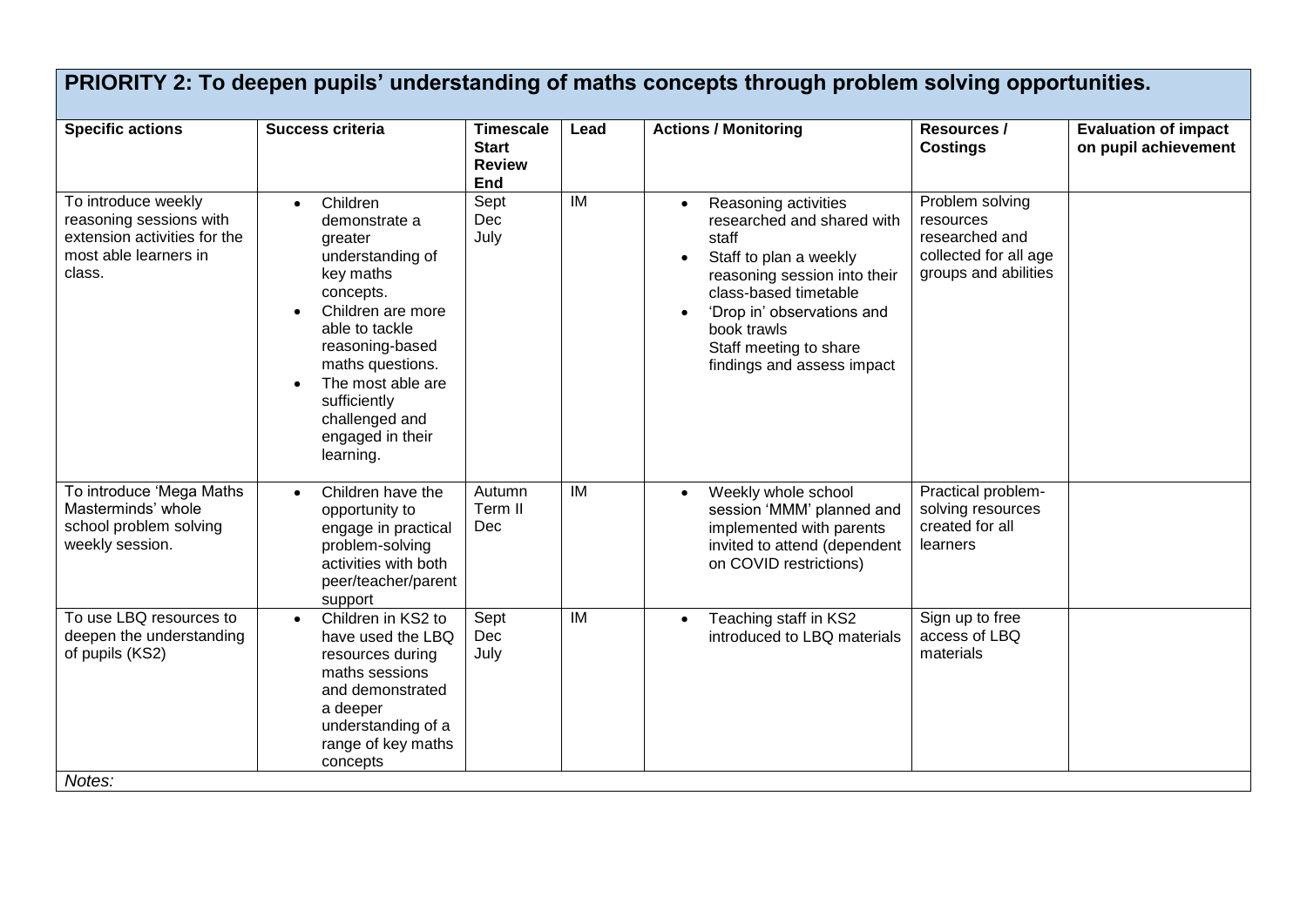| PRIORITY 3: To place a greater emphasis on reading across the school.                                |                                                                                                                                                                                                                                                                  |                                                          |                       |                                                                                                                                                                                 |                                       |                                                     |  |  |
|------------------------------------------------------------------------------------------------------|------------------------------------------------------------------------------------------------------------------------------------------------------------------------------------------------------------------------------------------------------------------|----------------------------------------------------------|-----------------------|---------------------------------------------------------------------------------------------------------------------------------------------------------------------------------|---------------------------------------|-----------------------------------------------------|--|--|
| <b>Specific actions</b>                                                                              | Success criteria                                                                                                                                                                                                                                                 | <b>Timescale</b><br><b>Start</b><br><b>Review</b><br>End | Lead                  | <b>Actions / Monitoring</b>                                                                                                                                                     | <b>Resources /</b><br><b>Costings</b> | <b>Evaluation of impact</b><br>on pupil achievement |  |  |
| To create an engaging<br>and ability matched<br>reading spine that runs<br>through the whole school. | Children have<br>$\bullet$<br>access to an<br>engaging reading<br>spine which<br>enables them to<br>develop a love of<br>reading<br>Children have the<br>opportunity to read<br>texts that are<br>sufficiently<br>stimulating and<br>matched to their<br>ability | Sept<br>Dec<br>July                                      | IM<br><b>GB</b><br>AP | Audit current reading spine<br>$\bullet$<br>and order additional books<br>as necessary                                                                                          | £500-£750                             |                                                     |  |  |
| To introduce 'Reading<br>Rocks!' weekly session.<br>Notes:                                           | School/children/<br>parents engaged in<br>reading together and have<br>a shared understanding of<br>the value and impact of<br>reading                                                                                                                           | Autumn<br>Term II<br>Ongoing                             | IM                    | Weekly whole school<br>$\bullet$<br>'Reading Rocks!' planned<br>and implemented with<br>parents invited to attend<br>Storyteller booked<br>(dependent on COVID<br>restrictions) | £250                                  |                                                     |  |  |

| <b>PRIORITY 4: To ensure the teaching of phonics is effective and precise.</b>        |                                                                                                                                                |                                                          |          |                                                                                                                                                                       |                                       |                                                     |  |  |
|---------------------------------------------------------------------------------------|------------------------------------------------------------------------------------------------------------------------------------------------|----------------------------------------------------------|----------|-----------------------------------------------------------------------------------------------------------------------------------------------------------------------|---------------------------------------|-----------------------------------------------------|--|--|
| <b>Specific actions</b>                                                               | <b>Success criteria</b>                                                                                                                        | Timescale<br><b>Start</b><br><b>Review</b><br><b>End</b> | Lead     | <b>Actions / Monitoring</b>                                                                                                                                           | <b>Resources /</b><br><b>Costings</b> | <b>Evaluation of impact</b><br>on pupil achievement |  |  |
| To ensure that the<br>teaching of phonics is<br>planned using a coherent<br>sequence. | Children in the<br>EYFS/KS1 are<br>engaged in daily<br>phonics sessions<br>that are ability<br>matched and<br>planned as part of<br>an ongoing | Sept<br>Termly<br>July                                   | IM<br>AP | Clear timetabled structure for<br>daily phonics introduced by<br>class teacher<br>Sequence of planning for<br>each group produced and<br>implemented for all children | N/A                                   |                                                     |  |  |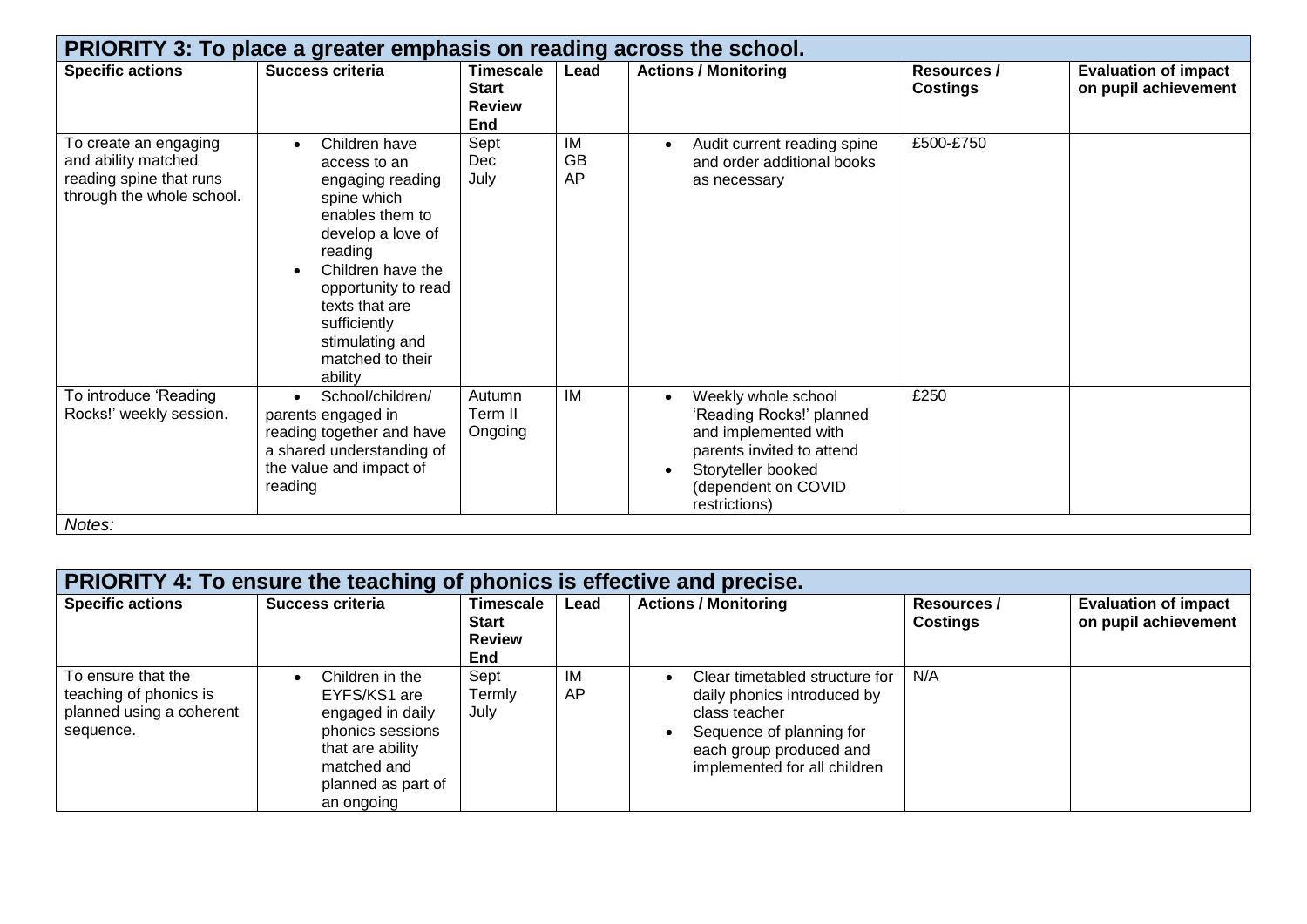|                                                                                                                                     | sequence of<br>learning                                                                                                        |                       |                                                                                                                                                                                                                                                          |     |  |
|-------------------------------------------------------------------------------------------------------------------------------------|--------------------------------------------------------------------------------------------------------------------------------|-----------------------|----------------------------------------------------------------------------------------------------------------------------------------------------------------------------------------------------------------------------------------------------------|-----|--|
| To use assessment to<br>clear up any<br>misconceptions and inform<br>future learning.                                               | Children's<br>misconceptions<br>are identified and<br>dealt with in<br>phonics sessions<br>and as a result of<br>data analysis | IM<br>Acorns<br>staff | Staff involved in delivery of<br>phonics teaching to closely<br>monitor each child's progress<br>and deal with<br>misconceptions as they may<br>occur<br>Assessment data analysed<br>by class/head teacher and<br>used to guide teaching and<br>learning | N/A |  |
| To ensure that children<br>are provided with reading<br>books that reinforce the<br>letters and patterns that<br>they are learning. | Children's books<br>correspond<br>directly to the<br>phase/letters that<br>they are learning<br>about                          | IM<br>Acorns<br>staff | Reading spine to be audited<br>and sorted to ensure that<br>children's reading books<br>match the phonics learning<br>they have been subject to                                                                                                          | N/A |  |
| Notes:                                                                                                                              |                                                                                                                                |                       |                                                                                                                                                                                                                                                          |     |  |

## **PRIORITY 5: To design and implement a broad and balanced curriculum that builds on the knowledge, understanding and skills of all children, and which considers the needs and interests of our pupils.**

| <b>Specific actions</b>                                                                                                                                                   | Success criteria                                                                                                                                      | Timescale<br><b>Start</b><br><b>Review</b><br>End | Lead           | <b>Actions / Monitoring</b>                                                                                                                                                                                                                     | <b>Resources /</b><br><b>Costings</b> | <b>Evaluation of impact</b><br>on pupil achievement |
|---------------------------------------------------------------------------------------------------------------------------------------------------------------------------|-------------------------------------------------------------------------------------------------------------------------------------------------------|---------------------------------------------------|----------------|-------------------------------------------------------------------------------------------------------------------------------------------------------------------------------------------------------------------------------------------------|---------------------------------------|-----------------------------------------------------|
| To audit the current<br>curriculum looking for<br>areas that meet the above<br>priority and areas that<br>need to be developed.                                           | Whole school<br>curriculum audited<br>and areas of<br>strength/areas to<br>be developed<br>agreed upon by<br>teaching staff                           | Spring<br>Term<br>July                            | ΙM<br>AP<br>GB | Teaching staff to review and<br>audit the current whole<br>school curriculum                                                                                                                                                                    | N/A                                   |                                                     |
| To develop a two-year<br>curriculum plan for KS1<br>and a four-year curriculum<br>plan for KS2 that<br>considers the knowledge<br>and skills each learner<br>should gain. | Two distinct<br>curriculums that<br>make the<br>knowledge and<br>skills explicit for<br>both Key Stages<br>designed and<br>ready to be<br>implemented | Spring<br>Term<br>July                            | IM<br>AP<br>GB | Teaching staff to research<br>school curriculums in similar<br>settings and curriculum<br>planning<br>Teaching staff to consider<br>and agree upon the<br>knowledge and skills that<br>each learner should be given<br>within each subject area | N/A                                   |                                                     |